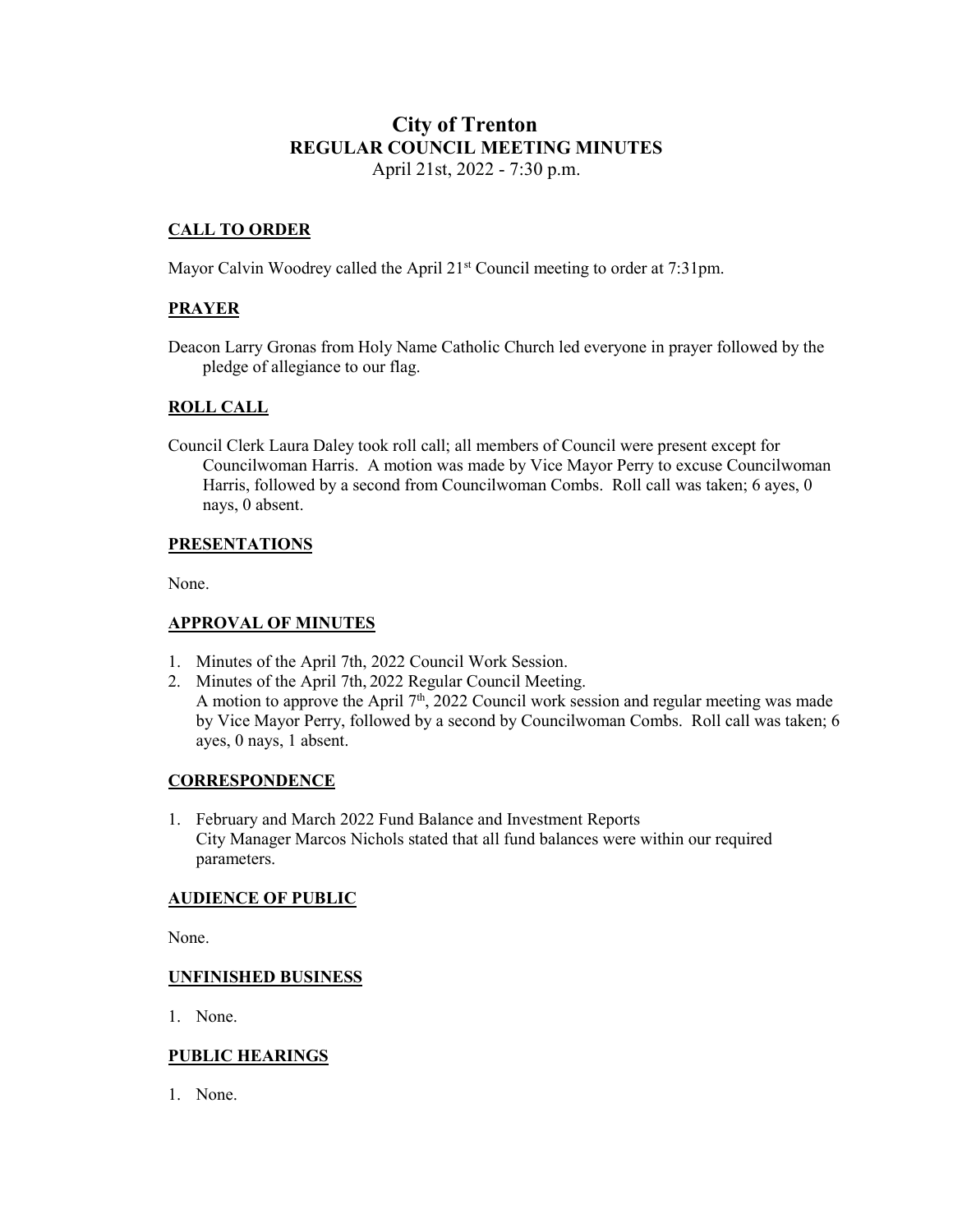#### **NEW BUSINESS**

1. A MOTION AUTHORIZING THE CITY MANAGER TO ENTER INTO A PURCHASE AGREEMENT WITH SOUTHERN COMPUTER WAREHOUSE FOR THE PURPOSE OF PURCHASING NINE DESKTOP COMPUTERS AND FOUR MONITORS IN AN AMOUNT OF NOT TO EXCEED SIXTEEN THOUSAND FIVE HUNDRED TWENTY-TWO DOLLARS AND SIXTY-TWO CENTS (\$16,522.62) AUTHORIZING THE CITY MANAGER TO SIGN ALL DOCUMENTS RELATED THERETO.

A motion to authorize was made by Vice Mayor Perry followed by a second by Councilwoman Montgomery. Roll call was taken; 6 ayes, 0 nays, 0 absent.

# **LEGISLATION**

A motion to read the legislation by title only was made by Vice Mayor Perry, followed by a second by Councilman Montgomery. Roll call was taken; 5 ayes, 1 nay, 1 absent. City Attorney Nick Ziepfel read both ordinances by title only, the third reading and vote will be at the May  $5<sup>th</sup>$ regular Council meeting.

- 1. AN ORDINANCE PROVIDING FOR THE ISSUANCE OF NOT TO EXCEED \$1,750,000 ROAD IMPROVEMENT BOND ANTICIPATION NOTES, 2022 RENEWAL, BY THE CITY OF TRENTON, OHIO, IN ANTICIPATION OF THE ISSUANCE OF BONDS, AND DECLARING AN EMERGENCY. **(Second Reading)**
- 2. AN ORDINANCE AMENDING SECTION 210.02 OF THE CODIFIED ORDINANCES OF THE CITY OF TRENTON, OHIO. **(Second Reading)**

#### **REPORTS**

None.

#### **AUDIENCE OF COUNCIL**

Councilwoman Combs stated her thoughts and prayers are with the Deaton family and friends. Councilman Perry stated his thoughts are with the Deaton family. He then thanked everyone

involved in the Easter egg hunt at the Community Park.

- Councilman Agee echoed the thoughts and prayers for the Deaton family and the families that were involved. He then went onto to say that the Easter egg hunt was wonderful. He finished by asking who is paving for the re-paving of Kennel road? City Manager Marcos Nichols stated that we would be covering a portion, as well as some state funds, and Carvana will cover the remaining.
- Councilwoman Montgomery also echoed all of the thoughts and prayers for the Deaton family, as well as all that were involved. She then reported that she was thankful for the opportunity to be part of the Sunrise Service put on by the EMA. It was absolutely beautiful, cold, but beautiful.